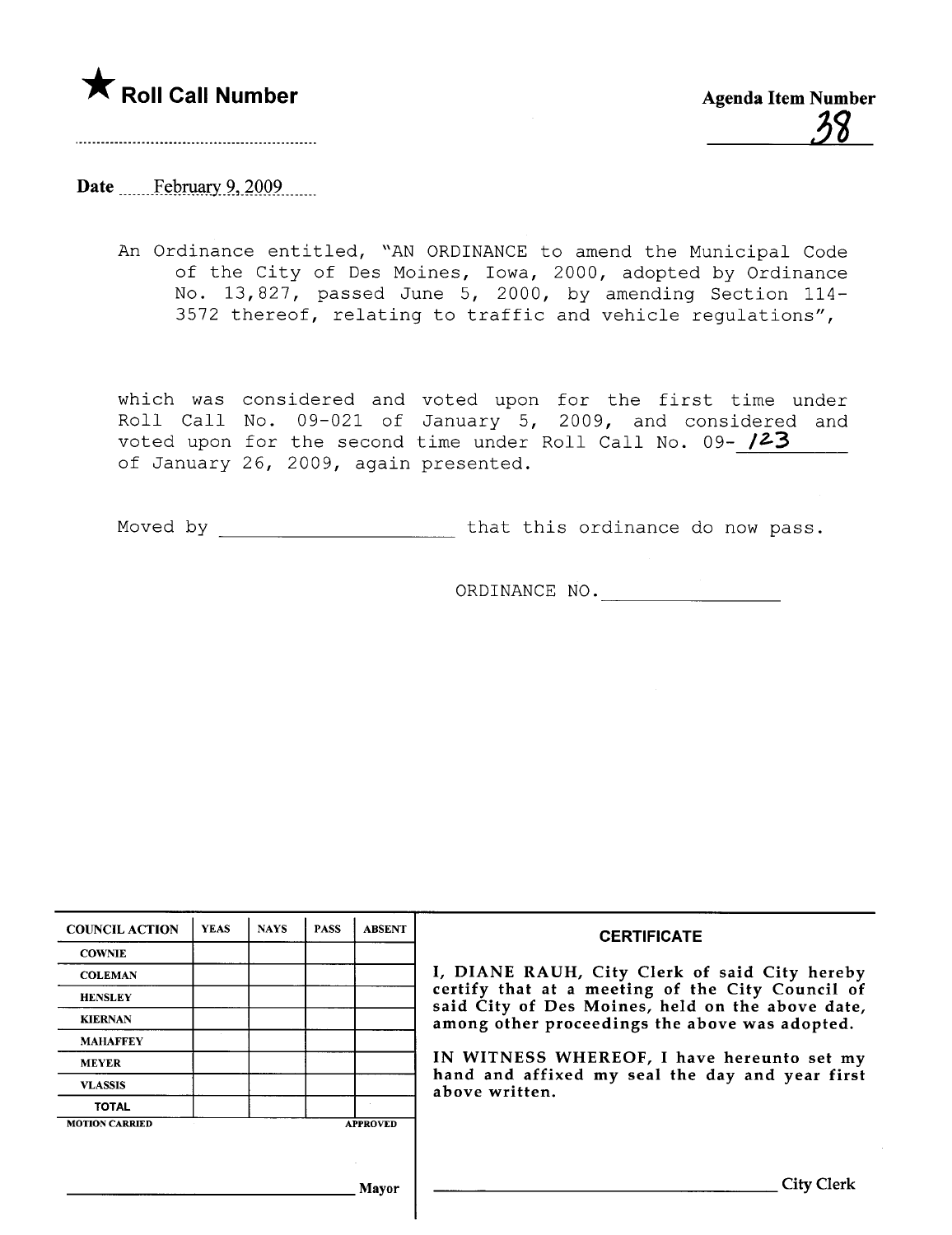09-123<br><mark>{</mark>0}

ORDINANCE NO.

AN ORDINANCE to amend the Municipal Code of the City of Des Moines, Iowa, 2000, adopted by Ordinance No. 13,827, passed June 5, 2000, by amending Section 114-3572 thereof, relating to traffic and vehicle regulations.

Be It Ordained by the City Council of the City of Des Moines, Iowa:

Section 1. That the Municipal Code of the City of Des Moines, Iowa, 2000, adopted by Ordinance No. 13,827, passed June 5, 2000, is hereby amended by amending Section 114-3572 relating to traffic and vehicle regulations, as follows:

#### Sec. 114-3572. Pleasant Drive--Fifty-sixth Street to Sixty-third Street.

Pleasant Drive, on the north side, from Fifty-sixth Street to a point 50 feet west thereof, no parking any time.

Pleasant Drive, on the south side, from Fifty-sixth Street to Sixty-third Street, no parking any time.

Pleasant Drive, on the north side, from Ronwood Drive to a point 210 feet east thereof, no parking any time.

Pleasant Drive, on the north side, from Sixty-third Street to a point 75 feet east thereof, no parking any time.

Sec. 2. This ordinance shall be in full force and effect from and after its passage and publication as provided by law.

FORM APPROVED:

 $K.$  Mass $\omega$ 

Katharine Massier Assistant City Attorney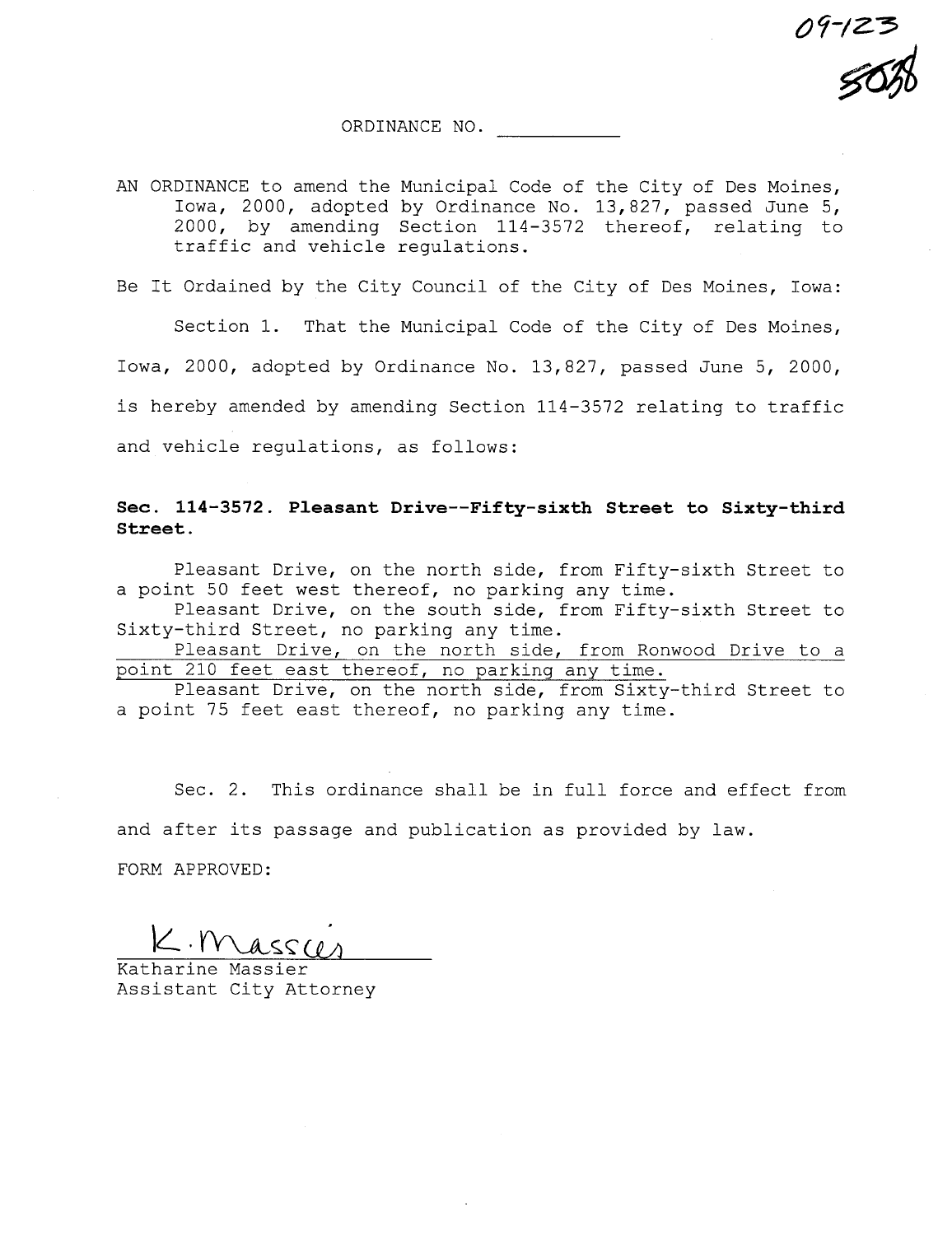



Date  $\frac{\text{January } 5, 2009}{\text{Maximum } 5}$ 

An Ordinance entitled, "AN ORDINANCE to amend the Municipal Code of the City of Des Moines, Iowa, 2000, adopted by Ordinance No. 13,827, passed June 5, 2000, and amended by Ordinance No. 14,250 passed July 14, 2003, and Ordinance No. 14,476 passed August 8, 2005, and Ordinance No. 14,818 passed November 24, 2008 by amending Sections 114-3344 and 114-3572 thereof, relating to traffic and vehicle regulations",

presented.

Moved b  $\sim$  that this ordinance be considered and given first vote for passage; refer iten (A) back to City Manager, Planning and Traffic and Transportation for review and recommendation.

**FORM APPROVED:** 

(First of three required readings)

 $0.22A$ 

Katharine Massier **Assistant City Attorney** 

#### (Council Communication No. 09.001)

| <b>COUNCIL ACTION</b> | <b>YEAS</b> | <b>NAYS</b> | <b>PASS</b> | <b>ABSENT</b>   |
|-----------------------|-------------|-------------|-------------|-----------------|
| <b>COWNIE</b>         |             |             |             |                 |
| <b>COLEMAN</b>        |             |             |             |                 |
| <b>HENSLEY</b>        |             |             |             |                 |
| <b>KIERNAN</b>        |             |             |             |                 |
| <b>MAHAFFEY</b>       |             |             |             |                 |
| <b>MEYER</b>          |             |             |             |                 |
| <b>VLASSIS</b>        |             |             |             |                 |
| <b>TOTAL</b>          |             |             |             |                 |
| <b>MOTION CARRIED</b> |             |             |             | <b>APPROVED</b> |
|                       |             |             |             |                 |

#### **CERTIFICATE**

I, DIANE RAUH, City Clerk of said City hereby certify that at a meeting of the City Council of<br>said City of Des Moines, held on the above date, among other proceedings the above was adopted.

IN WITNESS WHEREOF, I have hereunto set my hand and affixed my seal the day and year first above written.

Lane For

**City Clerk**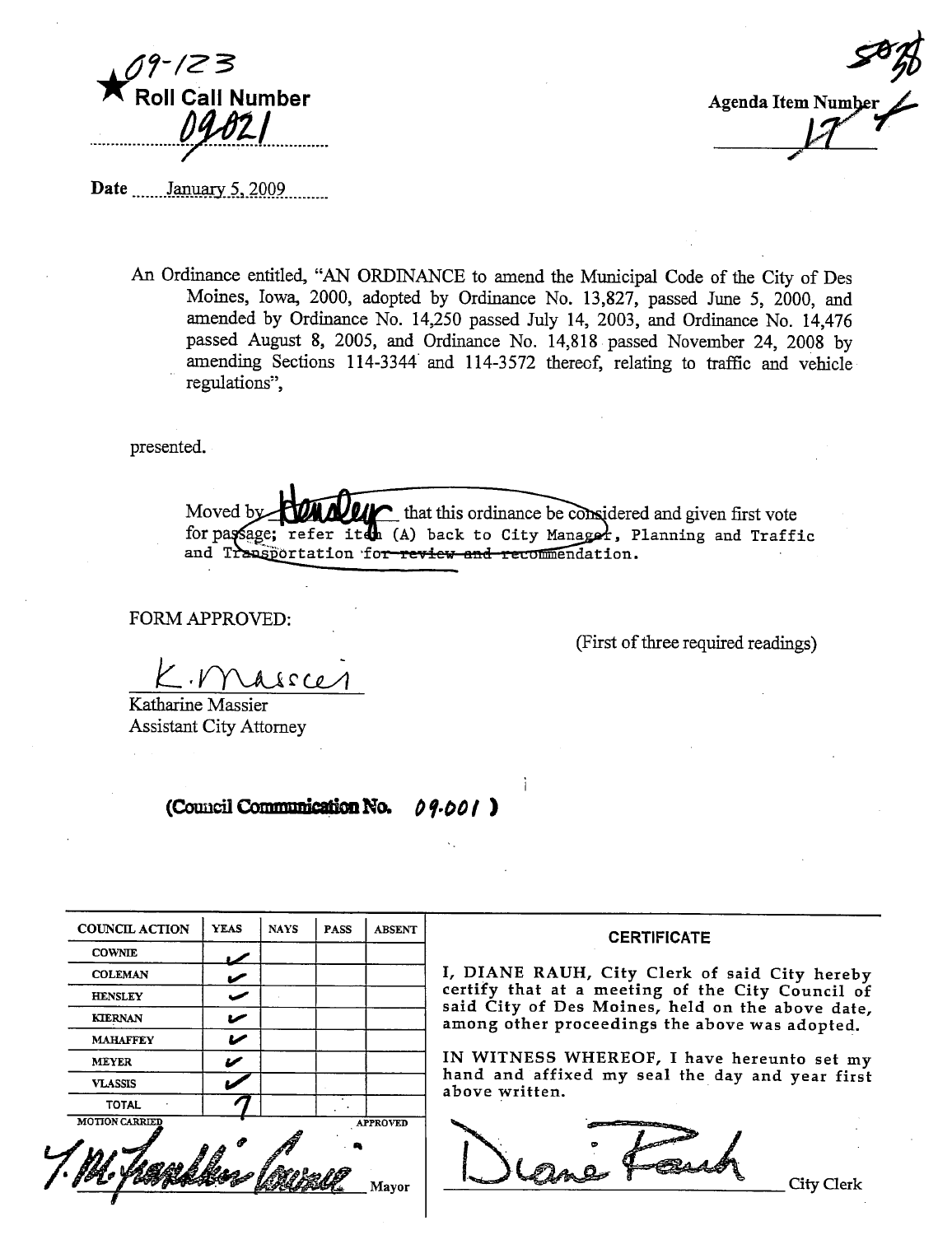| <b>CRY OF DESMOINES</b> | <b>Council</b>                                     | Date                                                                                                                                             | January 5, 2009 |
|-------------------------|----------------------------------------------------|--------------------------------------------------------------------------------------------------------------------------------------------------|-----------------|
|                         | <b>Communication</b><br>Office of the City Manager | Agenda Item No.<br>ク3<br>Roll Call No.<br><u>09-</u><br>Communication No. 09-001<br>Submitted by:<br>Jeb E. Brewer, P.E.<br><b>City Engineer</b> |                 |

## AGENDA HEADING:

Amending Chapter 114 of the Municipal Code regarding traffic regulation changes as follows:

- A. Parking restriction on the north side of Ingersoll Avenue west of 28<sup>th</sup> Street to allow for the smooth transition of traffic through the area.
- B. Comer Clearance—North side of Pleasant Drive east of Ronwood Drive.

#### SYNOPSIS:

Recommend approval of the Traffic and Transportation Division recommendations for minor parking adjustments, including first reading of the ordinance regarding the traffic regulation changes.

### FISCAL IMPACT:

Amount: Minor costs.

Funding Source: 2008-2009 Operating Budget, Page 131, Engineering Department Traffic & Transportation-Sign Installation and Maintenance, ENGlO0413.

### ADDITIONAL INFORMATION:

A. Due to the recent streetscape project along Ingersoll Avenue, an update of the City of Des Moines Municipal Code is necessary. Traffic and Transportation Division staff have reviewed this proposal and concur that parking needs to be restricted in this area to allow for a smooth transition of traffic through the area. The following traffic control provision has been implemented by Police Order effective December 10, 2008, until the permanent ordinance changes are approved by the City CounciL.

Sec. 114-3344. Ingersoll Avenue-Twenty-eighth Street to Thirty-fifth Street.

Ingersoll Avenue, on the north side, from Twenty-eighth Street to a point 165 feet west thereof. no parking any time.

B. Traffic and Transportation received a request to restrict parking on the north side of Pleasant Drive east of Ronwood Drive due to parked vehicles on the inside of the curve blocking visibility for westbound traffic. Staff has reviewed this location and recommends a 21O-foot parking